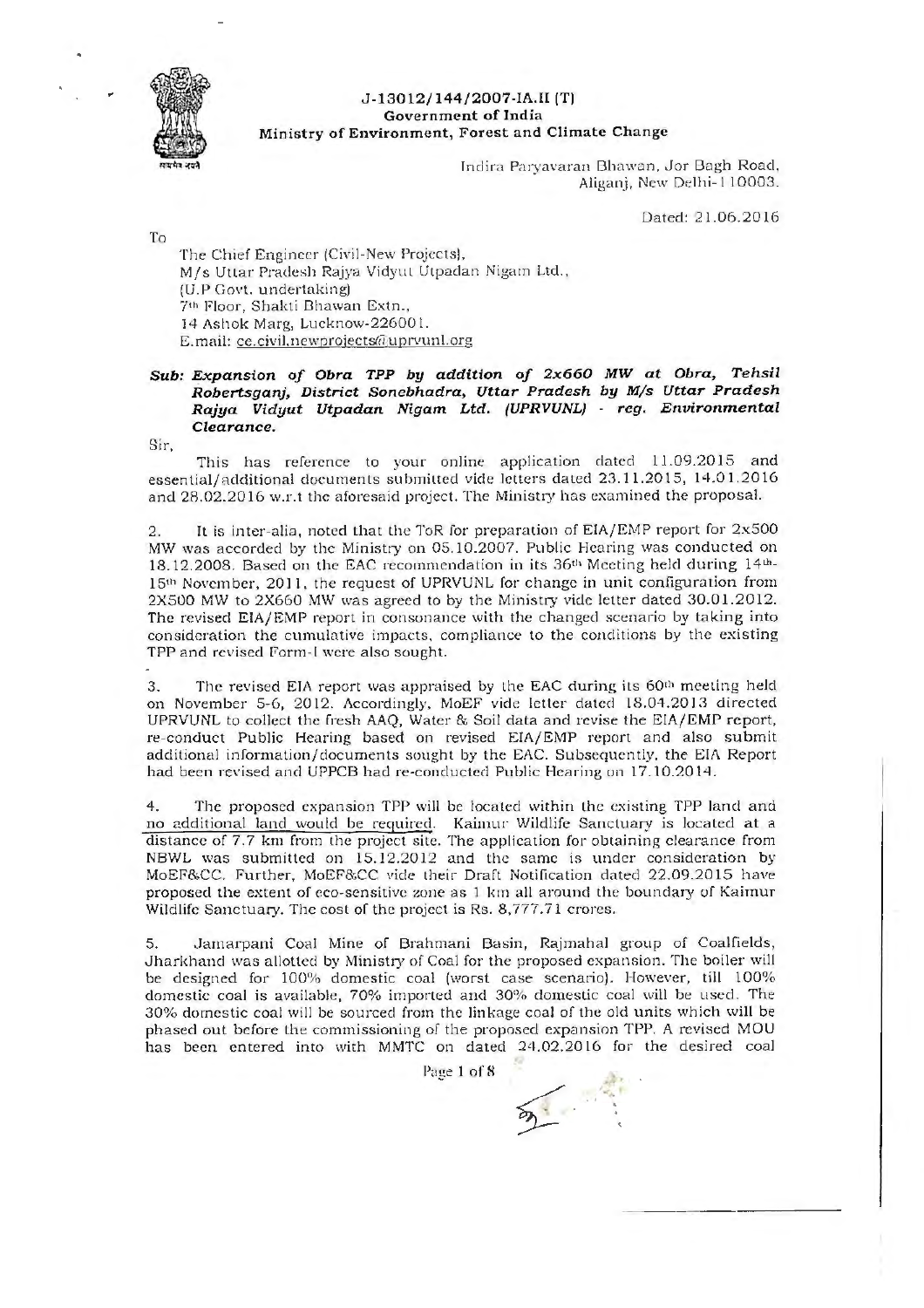characteristics and quantity. As per revised MOU, the sulphur, ash and GCV are 0.6%, 12% (max.) and 5,000-5,500 Kcal/Kg respectively. The imported coal requirement will be 3.4 MTPA, which will be blended with domestic coal 1.6 MTPA (70:30). Consent for transportation of imported coal from Port to project location has been accorded by Railways vide their letter dated 16.10.2015.

..

6. The water requirement is 85.63 MLD and will be sourced from Obra Dam on Rihand River (upstream), which is at a distance of 1.5 km from the TPP. Water allocation is available vide letter dated 13.07.2009. High Concentration Slurry Disposal (HCSD) shall be installed for the ash disposal. M/s. Jaypee Cemen! Ltd., Dala, District Sonebhadra, U.P. has expressed interest to lift the fly ash generated from the TPP.

7. Based on the information, clarification, documents submitted and presenta tions made by you and your consultant, viz. BHEL, PCRI, Haridwar before the *Expert /\ppraisal Committee (Thermal Power)* in *its* 501" & *541" Meerings held during* 28th 29<sup>th</sup> January, 2016 and 31st March, 2016 respectively, the Ministry hereby accords environmental clearance to the above project under the provisions of ElA Notification dated September 14, 2006 and subsequent amendments therein subject to compliance of the following Specific and General conditions:

## **A. Specific Conditions:**

- (ii *The EC* is *subject to the clearance from the Standing Committee of the NBWL. Further, the grant of EC* does *r1ot necessarily imply that wildlife clearance shall be granted to the project. The proposal of wildlife clearance will be considered by the respective authorities on* its *merits and decision taken. The investment made in the project, if any based on EC, in anticipation of the clearance from wildlife angie shall be entirely at the cost and n·s k of the project proponent and MoEF shall* not *be responsible in this regard in any manner.*
- (ii) The action plan submitted for phasing out the existing old Units shall be duly *implemented in a time bound manner. Further, the standards notified by the Ministry* 011 07.12.2015 *for thermal power plants shall also be complied by the existing Units.*
- (iii) The EC is recommended for 70% imported and 30% domestic coal. The PP shall apply for suitable amendment of EC after obtaining the EC and FC of the linked *coal block or if there* is *any change in the proposed source of coal.*
- (iv) *The Sulphur and* ash *content of imported coal shall not exceed* 0.6% *and* 12 *% respectively. The Sulphur and ash content of* domestic *coal shall not exceed* 0.4% *and* 32'}o *respectively. In* case *of uariation of quality at any point of time, fresh*  reference shall be made to the Ministry for suitable amendments to the *enuironmenta.l clearance.*
- (v) *Detailed credible Action Plan for fly* ash *Utilization from the existing anrl expansion* \ units in compliance to the Ministry's Notifications shall be submitted to the *Ministry. The details (size, location and liner system, including capping if any for old ash pond) of existing ponds along with quantity of ash and that for proposed units should be provided.*
- vi) As a precautionary measure to prevent the entry of heavy metals into food chain,  $\vert$ *the pp should: (i) immediately banicade the polluting nsh dykes and the contaminated area including agricultural fields of farmers, (ii) the PP should examine the possibility of acquiring the agriculture fields after paying*

Page 2 of 8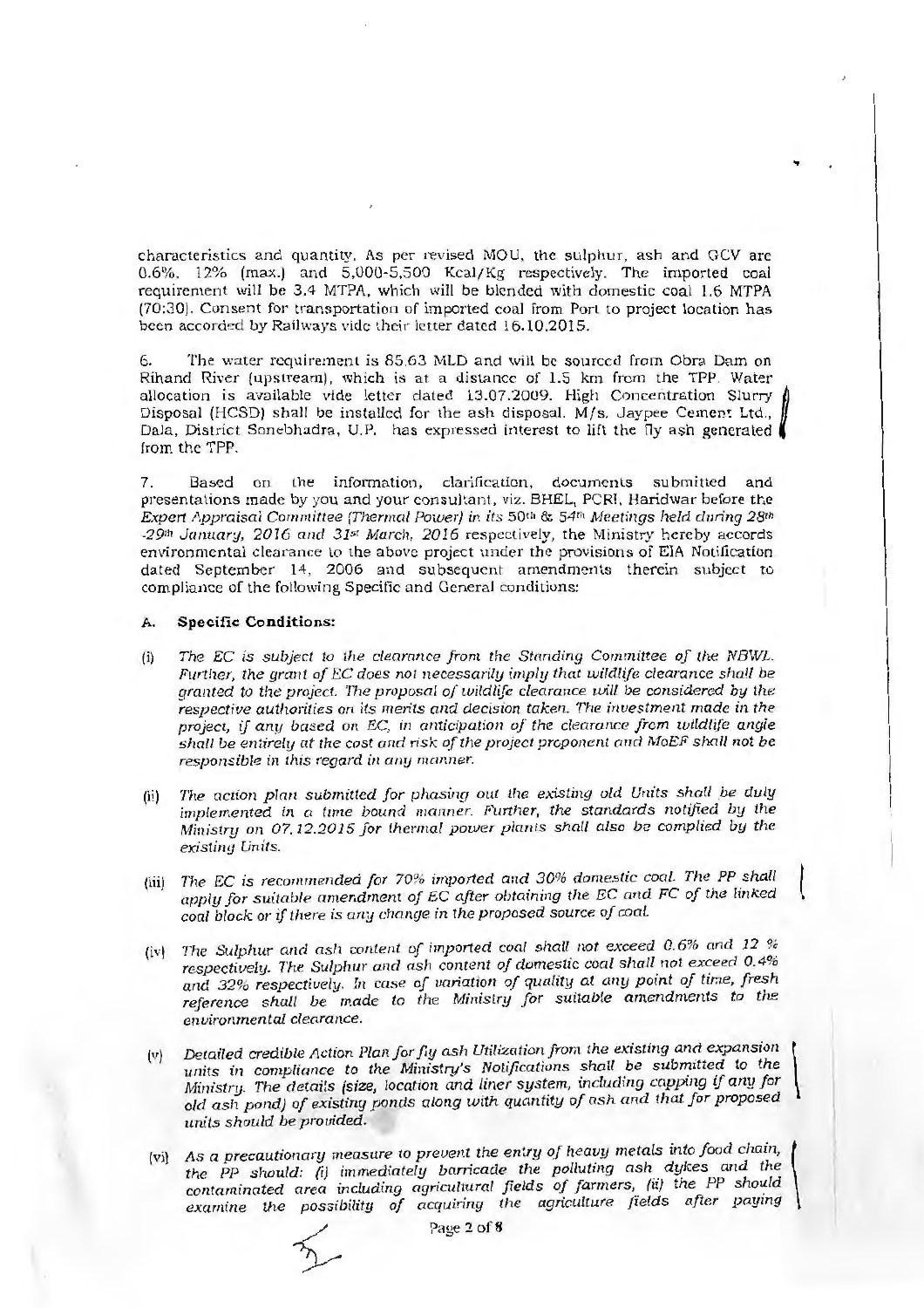compensation to the farmers, and fiii) the fields should not be used for cultivation *till they are decontaminated.* 

- (vii) As the data provided by PP indicates contamination of soil by heavy metals crossing limits in respect of Ni, there is a need to carry out detailed assessment for  $\overline{1}$  contamination to know the extent (area & depth) of contamination and then preparation of remediation plan through a competent organization / agency in this field. Based on such study, the PP should undertake both short and long-term mitigation measures including bioremediation technologies to decontaminate the polluted sites and prevent further pollution from existing ash dykes.
- penature enter and prevent junior penaturity on the magnetic.<br>(viii) The PP should immediately undertake the study not only relating to the 1 contaminated sites, but also the details on the number of ash dykes and the area covered by ash dykes, the amount of ash lying in the dykes, the volume of effluent discharged, and current status of these dykes should be made available for evolving effective decontamination strategies.
- (ix) As PP has indicated about achieving zero discharge of effluent, the details of proposed system are required to be provided by PP of the 12 MLD ETP proposed,  $including$  proposed R.O. system, management of R.O. reject as well as ash overflow and its recycling arrangement.
- $(x)$ The PP should also undertake short and long-term studies on health disorders among people living within the contaminated area.
- (xi) The PP should create an Environment Cell exclusively for Obra TPP, which shall also look into the management of fly ash dumps and monitor decontamination programme of the contaminated sites. The Cell should include one ecologist, one soil scientist/microbiologist, one environmental scientist/engineer, one plant scientist and one occupational health expert. The Head of the Cell (officer of appropriate superiority and qualification) shall directly report to the Head of the Plant who would be accountable for implementation of environmental regulations and social impact improvement/ mitigation measures.
- (xii) As committed, a minimum amount of Rs. 35 crores shall be earmarked for the capital cost of CSR during lhe construction phase of the project. The CSR budget during the operational phase shall be minimum as per the CSR policy of GOI. Based on the socio-economic study being carried out by IIT Kanpur, a detailed budgeted credible action plan shall be submitted to the Ministry.
- (xiii) Vision document specifying prospective plan for the site shall be formulated and submitted to the Regional Office of the Ministry within **six months.**
- (xiv) Harnessing solar power within the premises of the plant particularly at available roof tops shall be carried out and status of implementation including actual generation of solar power shall be submitted along with half yearly monitoring report.
- (xv) A long term study of radio activity and heavy metals contents on coal to be used shall be carried out through a reputed institute and results thereof analyzed every two year and reported along with monitoring reports. Thereafter mechanism for an in-built continuous monitoring for radio activity and heavy metals in coal and fly ash (including bottom ash) shall be put in place.
- (xvi) Online continuous monitoring system for stack emission, ambient air and effluent shall be installed.

Page 3 of 8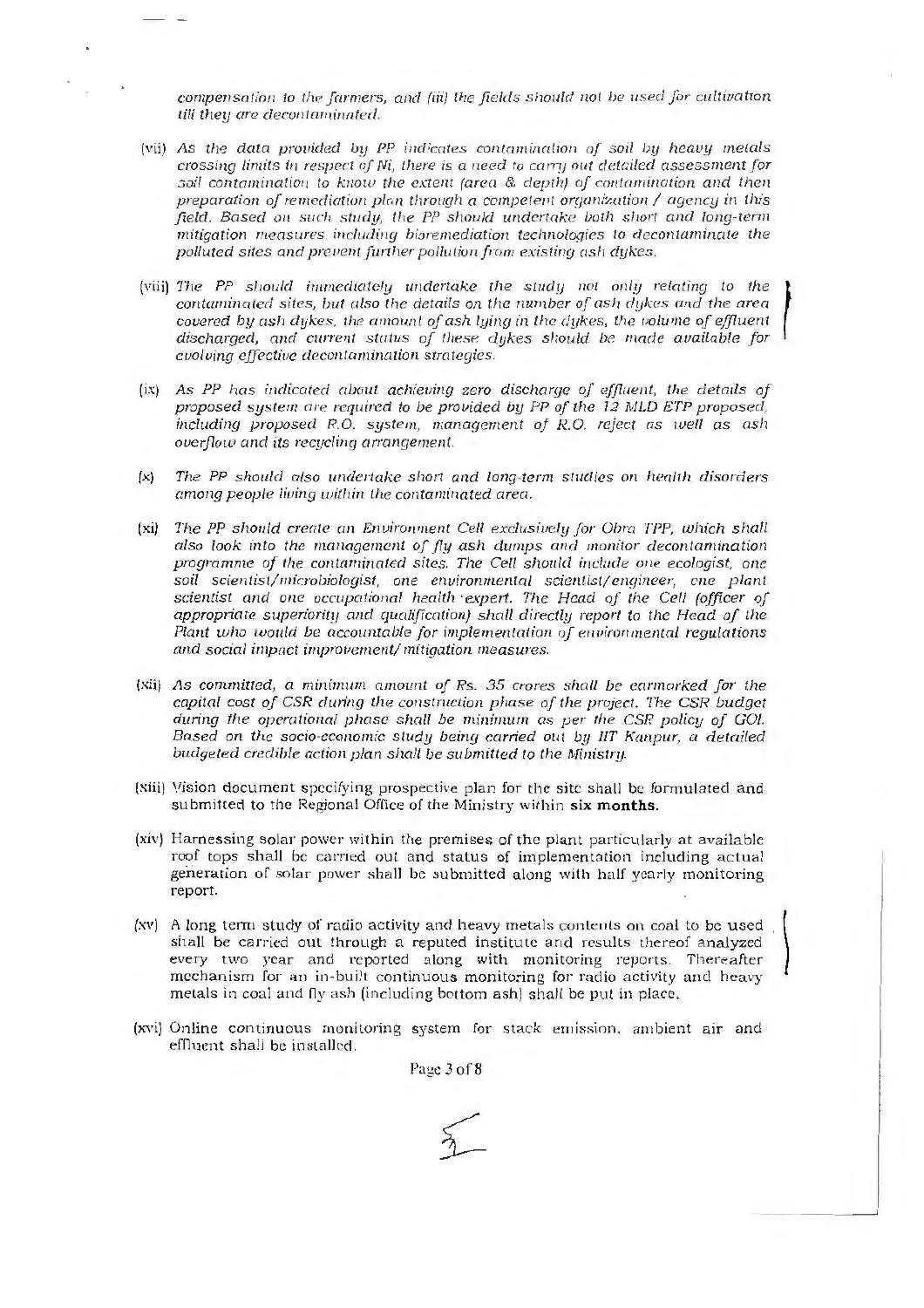- (xvii) High Efficiency Electrostatic Precipitators (ESPs) shall be installed to ensure that particulate emission does not exceed 30 mg/Nm3 or as would be notified by the Ministry, whichever is lesser. Adequate dust extraction system such as cyclones/bag filters and water spray ·system in dusty areas such as in coal handling and ash handling points, transfer areas and other vulnerable dusty areas shall be provided along with an environment friendly sludge disposal system.
- (xviii) The  $SO_2$ , NOx and Hg emissions shall not exceed 100 mg/Nm<sup>3</sup>, 100 mg/Nm<sup>3</sup> and  $0.03$  mg/Nm<sup>3</sup> respectively.
- (xix) The specific water consumption shall not exceed 2.5 m<sup>3</sup>/MWh and zero waste water discharge shall be achieved.
- (xx) Adequate dust extraction system such as cyclones/ bag filters and water spray system in dusty areas such as in coal handling and ash handling points, transfer areas and other vulnerable dusty areas shall be provided.
- (xxi) COC of atleast 5.0 shall be adopted.
- (xxii) Monitoring of surface water quantity and quality shall also be regularly conducted a nd records maintained. The monitored data shall be submitted to the Ministry regularly. Further, monitoring points shall be located between the plant and drainage in the direction of flow of ground water and records maintained. Monitoring for heavy metals in ground water shall also be undertaken and results/findings submitted along with half yearly monitoring report.
- (xxiii) A well designed rain water harvesting system shall be put in place within six months, which shall comprise of rain water collection from the built up and open area in the plant premises and detailed record kept of the quantity of water harvested every year and its use.
- (xxiv) No water bodies including natural drainage system in the area shall be disturbed due to activities associated with the setting up / operation of the power plant.
- (xxv) Additional soil for leveling of the proposed site shall be generated within the sites (to the extent possible) so that natural drainage system of the area is protected and improved.
- (xxvi) Fly ash shall be collected in dry form and storage facility (silos) shall be provided. Mercury and other heavy metals (As, Hg, Cr, Pb etc.) shall be monitored in the bottom ash. No ash shall be disposed off in low lying area.
- (xxvii) No mine void filling will be undertaken as an option for ash utilization without adequate lining of mine with suitable media such that no leachate shall take place at any point of time. In case. the option of mine void filling is to be adopted, prior detailed study of soil characteristics of the mine nrea shall be undertaken from an institute of repute and adequate clay lining shall be ascertained by the State Pollution Control Board and implementation done in close co-ordination with the State Pollution Control Board.
- (x:xviii) Fugitive emission of ny ash (dry or wet) shall be controlled such that no agricultural or non-agricultural land is affected. Damage to any land shall be mitigated and suitable compensation provided in consultation with the local Panchayat.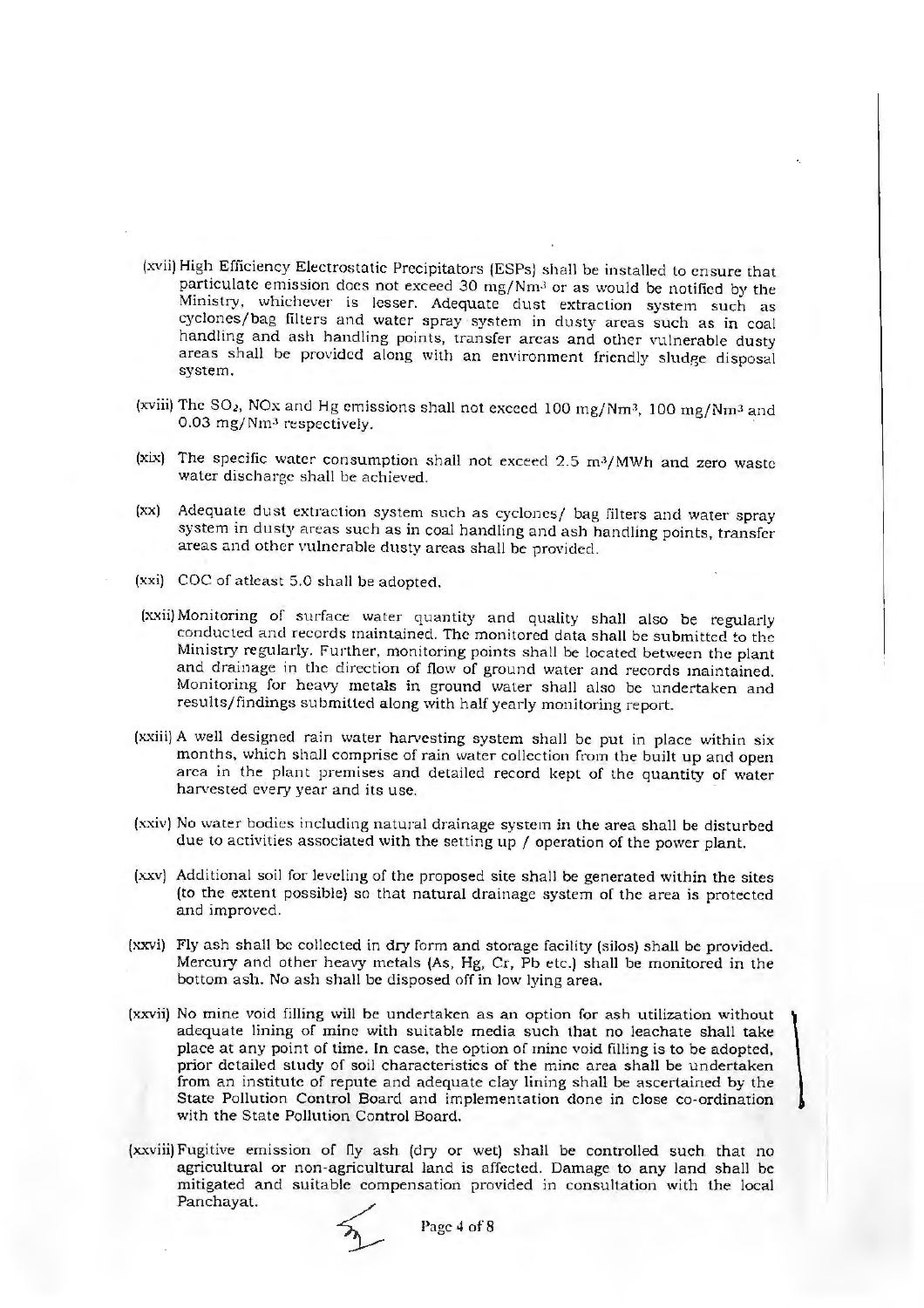- (xxix) Green Belt consisting of three tiers of plantations of native species all around plant and at least 50 m width shall be raised. Wherever 50 m width is not feasible a 20 m width shall be raised and adequate justification shall be submitted to the Ministry. Tree density shall not be less than 2500 per ha with survival rate not less than 80 %.
- (xxx) Green belt shall also be developed around the Ash Pond over and above the Green Belt around the plant boundary.
- (xxxi) The project proponent shall formulate a well laid Corporate Environment Policy and identify and designate responsible officers at all levels of its hierarchy for ensuring adherence to the policy and compliance with the conditions stipulated in this clearance letter and other applicable environmental laws and regulations.
- (xxxii) CSR schemes identified based on need based assessment shall be implemented in consultation with the village Panchayat and the District Administration starting from the development of project itself. As part of CSR prior identification of local employable youth and eventual employment in the project after imparting relevant training shall be also undertaken. Company shall provide separate budget for community development activities and income generating programmes.
- (xxxiii) For proper and periodic monitoring of CSR activities, a CSR committee or a Social Audit committee or a suitable credible external agency shall be appointed. CSR activities shall also be evaluated by an independent external agency. This evaluation shall be both concurrent and final.

## **B) General Conditions:**

- (i) Space for FGD shall be provided for future installation as may be required.
- (ii) The treated effluents conforming to the prescribed standards only shall be recirculated and reused within the plant. Arrangements shall be made that effluents and storm water do not get mixed.
- (iii) A sewage treatment plant shall be provided (as applicable) and the treated sewage shall be used for raising greenbelt/plantation.
- (iv) Adequate safety measures shall be provided in the plant area to check/minimize spontaneous fires in coal yard, especially during summer season. Copy of these measures with full details along with location plant layout shall be submitted to the Ministry as well as to the Regional Office of the Ministry.
- (v) Storage facilities for auxiliary liquid fuel such as LDO/ HFO/LSHS shall be made in the plant area in consultation with Department of Explosives, Nagpur. Sulphur content in the liquid fuel will not exceed 0.5%. Disaster Management Plan shall be prepared to meet any eventuality in case of an accident taking place due to storage of oil.
- (vi) First Aid and sanitation arrangements shall be made for the drivers and other contract workers during construction phase.
- (vii) Noise levels emanating from turbines shall be so controlled such that the noise in the work zone shall be limited to  $85 \text{ dB}(A)$  from source. For people working in

Page 5 of 8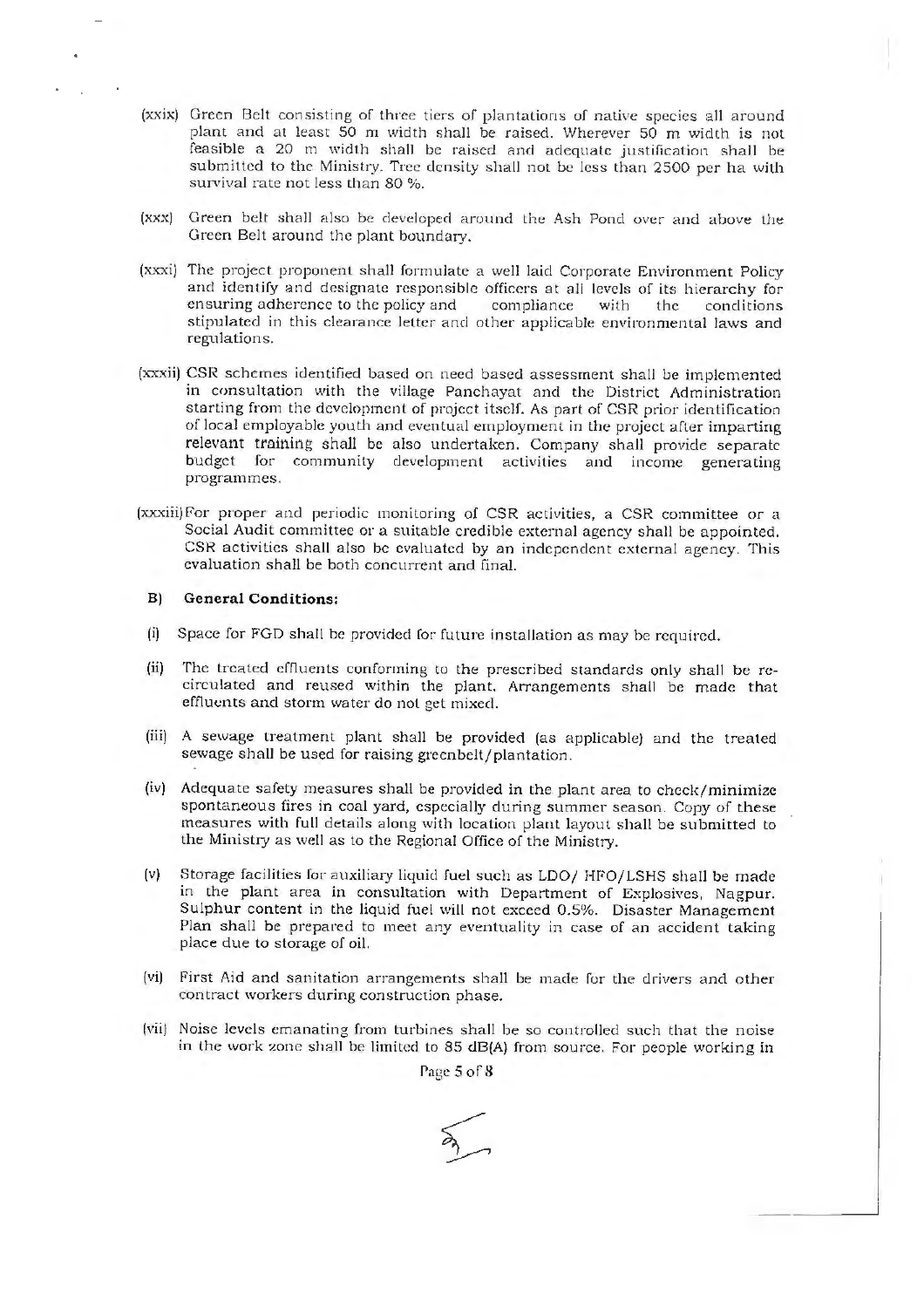the high noise area, requisite personal protective equipment like earplugs/ear muffs etc. shall be provided. Workers engaged in noisy areas such as turbine area, air compressors etc shall be periodically examined to maintain audiometric record and for treatment for any hearing loss including shifting to non noisy /less noisy areas.

- (viii) Regular monitoring of ambient air ground level concentration of  $SO_2$ ,  $NOX$ ,  $PM_{2,5}$  $\&$  PM $_{10}$  and Hg shall be carried out in the impact zone and records maintained. If at any stage these levels are found to exceed the prescribed limits, necessary control measures shall be provided immediately. The location of the monitoring stations and frequency of monitoring shall be decided in consultation with SPCB. Periodic reports shall be submitted to the Regional Office of this Ministry. The data shall also be put on the website of the company.
- (ix) Utilization of 100% Fly Ash generated shall be made from **4th** year of operation. Status of implementation shall be reported to the Regional Office of the Ministry from time to time.
- (x) Provision shall be made for the housing of construction labour {as applicable) within the site with all necessary infrastructure and facilities such as fuel for cooking, mobile toilets, mobile STP, safe drinking water, medical health care, crèche etc. The housing may be in the form of temporary structures to be removed after the completion of the project.
- (xi) The project proponent shall advertise in at least two local newspapers widely circulated in the region around the project, one of which shall be in the vernacular language of the locality concerned within seven days from the date of this clearance letter, informing that the project has been accorded environmental clearnnce and copies of clearance letter are available with the State Pollution Control Board/Committee and may also be seen at the Website of MoEF&CC at http: //envfor.nic.in.
- (xii) A copy of the clearance letter shall be sent by the proponent to concerned Panchayat, Zila Parisad / Municipal Corporation, urban local Body and the Local NGO, if any, from whom suggestions/representations, if any, were received while processing the proposal. The clearance letter shall also be put on the website of the Company by the proponent.
- (xiii) The proponent shall upload the status of compliance of the stipulated environmental clearance conditions, including results of monitored data on their website and shall update the same periodically. It shall simultaneously be sent to the Regional Office of MOEF, the respective Zonal Office of CPCB and the SPCB. The criteria pollutant levels namely; SPM, RSPM  $(PM_{2.5}$  & PM<sub>10</sub>), SO<sub>2</sub>, NO<sub>x</sub> {ambient levels as well as stack emissions) shall be displayed at a convenient location near the main gate of the company in the public domain.
- (xiv) The environment statement for each financial year ending 31st March in Form-V as is mandated to be submitted by the project proponent to the concerned State Pollution Control Board as prescribed under the Environment (Protection) Rules, 1986, as amended subsequently, shall also be put on the website of the company along with the status of compliance of environmental clearance conditions and shall also be sent to the respective Regional Offices of the Ministry by e-mail.
- (xv) **The project proponent shall submit six monthly reports on the status of the implementation of the stipulated environmental safeguards to MoEF&CC, its Regional Office, Central Pollution Control Board and State Pollution**

Page 6 of **8**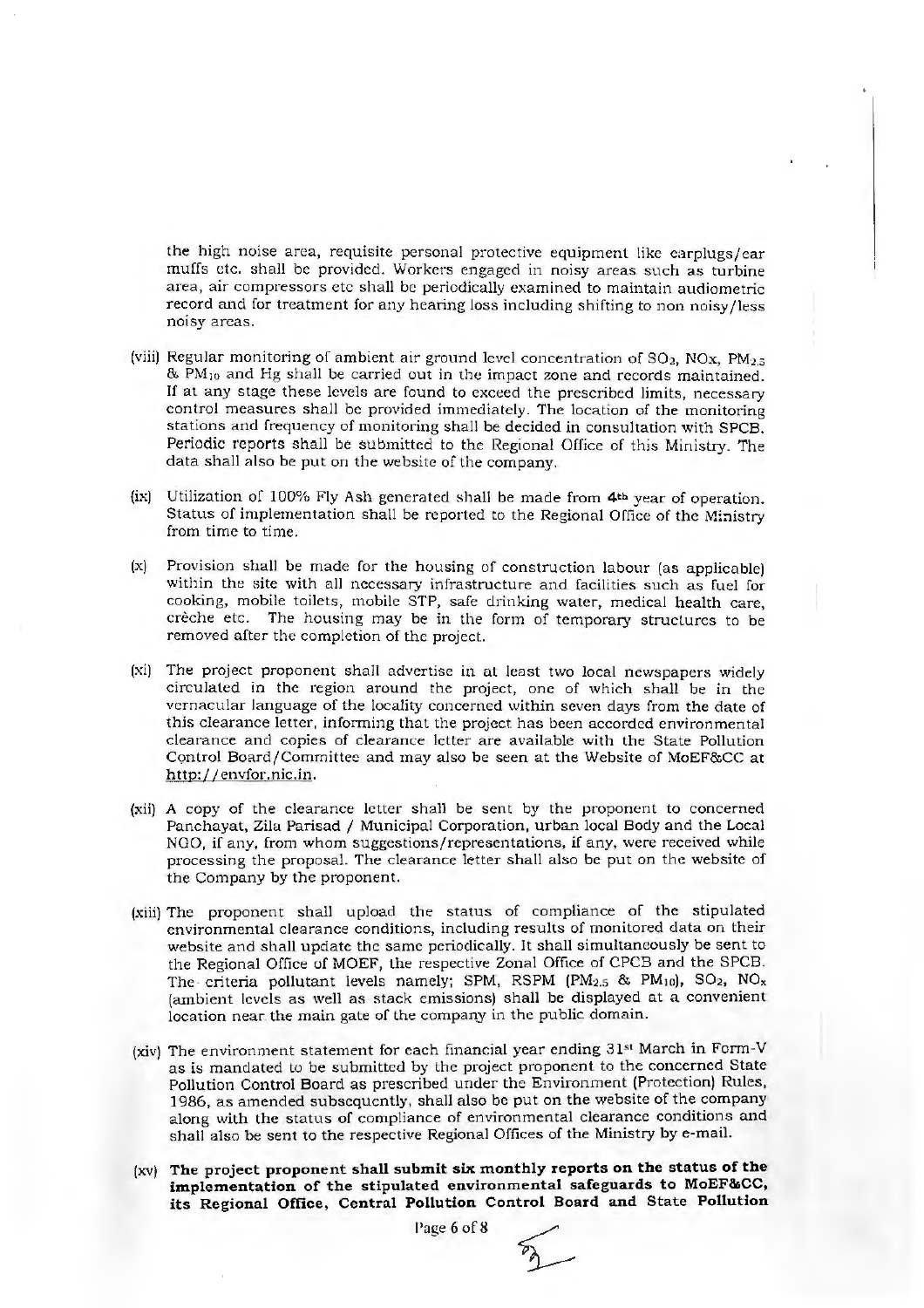**Control Board. The project proponent s hall upload the status of compliance of the e nvironmenta l clearance conditions on their website and update the same periodically and simultaneously send the same by e-mail to the Regional Office, MoEF&CC.** 

(xvi) The progress of the project shall be submitted to CEA on six monthly basis.

- (xvii) Regional Office of the MoEF&CC will monitor the implementation of the stipulated conditions. A complete set of documents including Environmental Impact Assessment Report and Environment Management Plan along with the additional in formation submitted from time to time shall be forwarded to the Regional Office for their use during monitoring. Project proponent will up-load the compliance status in their website and up-date the same from time to time at least six monthly basis. **Criteria pollutants levels including NO,. (from stack** & **ambient air) shall be displayed at the main gate of the power plant.**
- (xviii) Separate funds shall be allocated for implementation of environmental protection measures along with item-wise break-up. These cost shall be included as part of the project cost. The funds earmarked for the environment protection measures shall not be diverted for other purposes and year-wise expenditure should be reported to the Ministry.
- (xix) The project authorities shall inform the Regional Office as well as the Ministry regarding the date of financial closure and final approval of the project by the concerned authorities and the dates of start of land development work and commissioning of plant.
- $(xx)$  Full cooperation shall be extended to the Scientists/Officers from the Ministry / Regional Office of the Ministry / CPCB/ SPCB who would be monitoring the compliance of environmental status.

C) An as built or as completed report on EMP to be submitted stating the scope/extent of work envisaged in the EIA along with estimated cost vis-a-vis the actual completed works and cost incurred. A certificate/completion certificate accordingly, shall have to be submitted before commissioning of the TPP.

The Ministry reserves the right to revoke the clearance if conditions stipulated are not implemented to the satisfaction. The Ministry may also impose additional environmental conditions or modify the existing ones, if necessary.

9. Tht: environmental clearance accorded **shall be valid for a period of 7 years**  from the date of issue of this letter to start operations by the power plant.

10. Concealing factual data or submission of false/fabricated data and failure to comply with any of the conditions mentioned above may result in withdrawal of this clearance and attract action under the provisions of Environment (Protection) Act, 1986.

11. In case of any deviation or alteration in the project proposed including coal transportation system from those submitted to this Ministry for clearance, a fresh reference should be made to the Ministry to assess the adequacy of the condition(s) imposed and to add additional environmental protection measures required, if any.

The above stipulations would be enforced among others under the Water (Prevention and Control of Pollution) Act, 1974, the Air (Prevention and Control of Pollution) Act, 1981, the Environment (Protection) Act, 1986 and rules there under,

Page 7 of 8